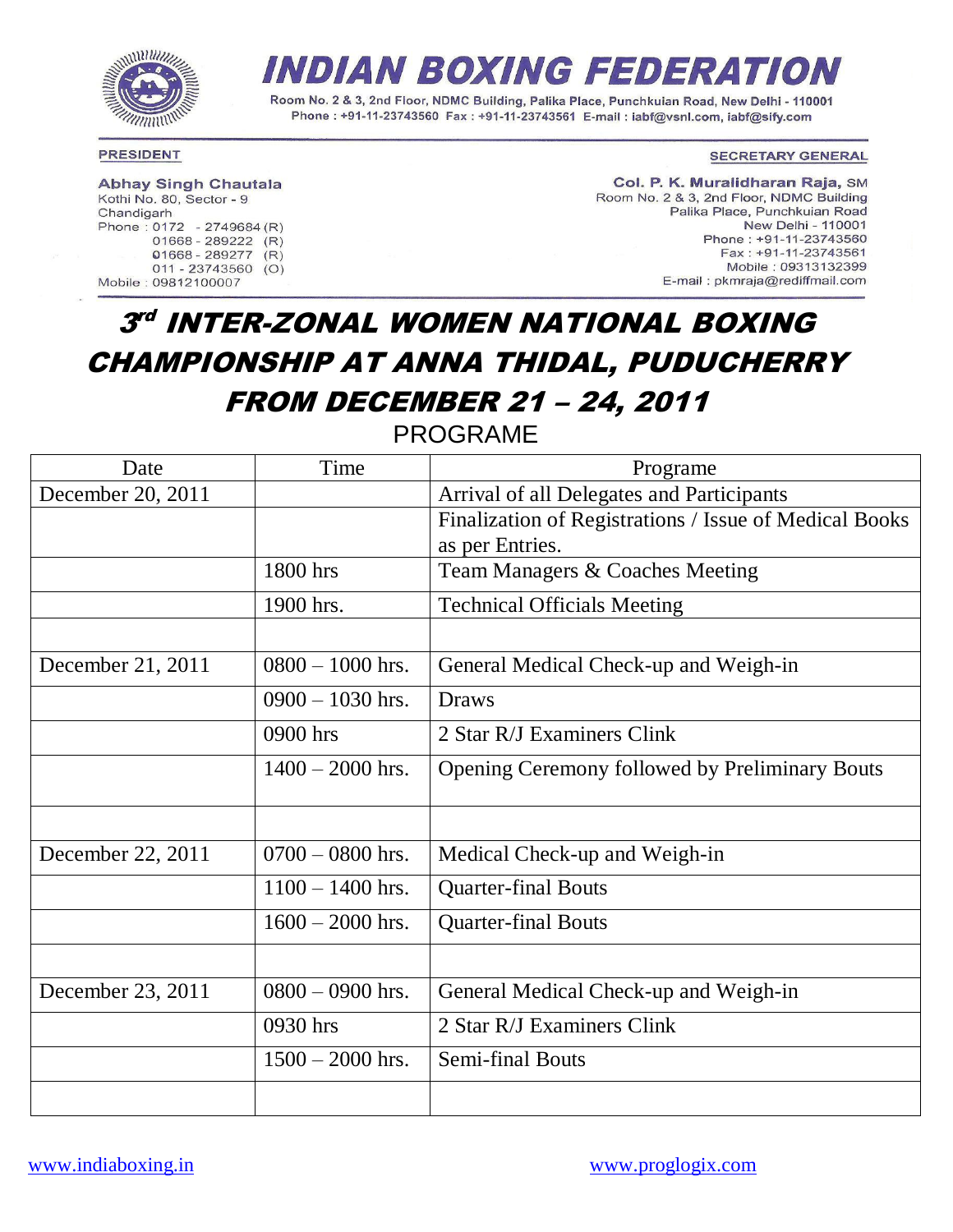| December 24, 2011 | $0800 - 0900$ hrs. | Medical Check-up and Weigh-in               |
|-------------------|--------------------|---------------------------------------------|
|                   | 09.30 hrs          | 2 Star R/J Examination                      |
|                   | 1500 hrs.          | <b>Final Bouts</b>                          |
|                   |                    |                                             |
| December 25, 2011 |                    | Departure of all Delegates and Participants |
|                   |                    |                                             |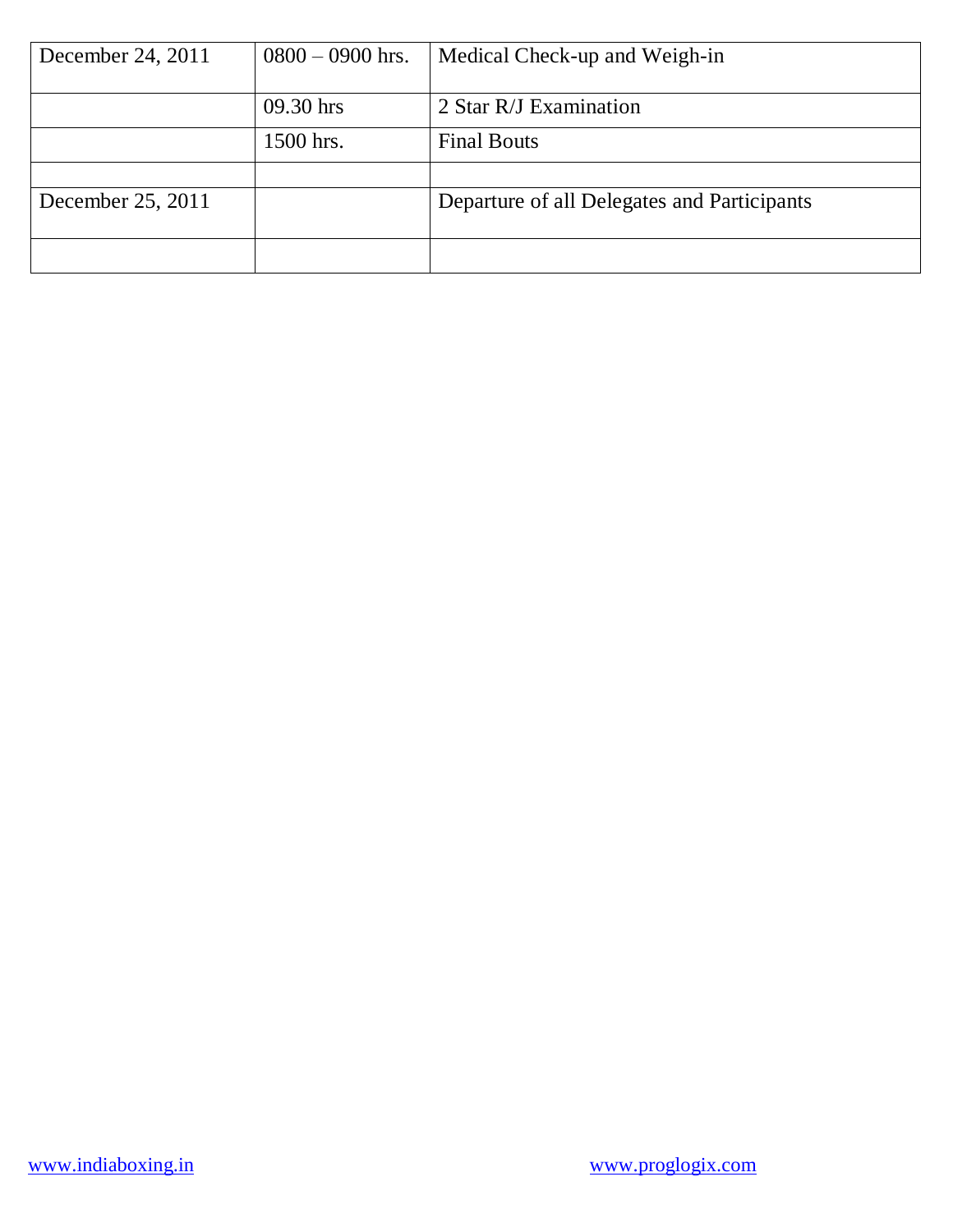### PROSPECTUS

| <b>Date</b>                   |   | December 21 - 24, 2011                                                                                                                                                                                                                        |
|-------------------------------|---|-----------------------------------------------------------------------------------------------------------------------------------------------------------------------------------------------------------------------------------------------|
| <b>Venue</b>                  |   | Anna Thidal                                                                                                                                                                                                                                   |
| <b>Entries to be sent to</b>  |   | Mr. R. Gopu, Organising Secretary<br>Montorsier Street, Puducherry.<br>Mobile No. 9442270647<br>E-mail- paba.pondy@yahoo.com                                                                                                                  |
| <b>Entry Close</b>            |   | October 20, 2011 (By Number)<br>December 10, 2011 (By Name)                                                                                                                                                                                   |
| <b>Entry Fee</b>              |   | Rs. 1000/- for Zone Only.                                                                                                                                                                                                                     |
| <b>Team Eligibility</b>       |   | 6 Zone X 1 teams each, Host 1 team, (12 <sup>th</sup> Sr. Women Nat. Best Two<br>Team) 1 team IABF 1 team Total = 10 teams                                                                                                                    |
| <b>Age Eligibility</b>        |   | Boxers over 17 year's up to 34 years are eligible.                                                                                                                                                                                            |
| <b>Medical &amp; Weigh-in</b> |   | General weigh-in and medical examination of all boxers will be held at<br>the venue from 0800 hrs. to 1000 hrs. on December 21, 2011 and on<br>subsequent days for those boxers who are drawn to Box from 0800<br>hrs to 0900 hrs             |
| <b>Draw</b>                   | ÷ | Draw will be held immediately on completion of the medical & weigh-in<br>on December 21, 2011.                                                                                                                                                |
| <b>Boarding/Lodging</b>       | ÷ | Free board and lodging will be provided to all boxers and team<br>Officials by the Organizers from December 20 to 25, 2011.                                                                                                                   |
| <b>Arrival particulars</b>    |   | The organizers will have their reception booth at Puducherry Railway<br>Station. All teams will duly be received on arrival at above Railway<br>Stations upon receipt of prior intimation from the units to the<br>Organizing Secretary only. |
| Conveyance                    | ÷ | Local conveyance from Railway Station to their place of lodging and<br>back will be provided by organizers. Transportation will be available<br>for participants & officials to and from venue.                                               |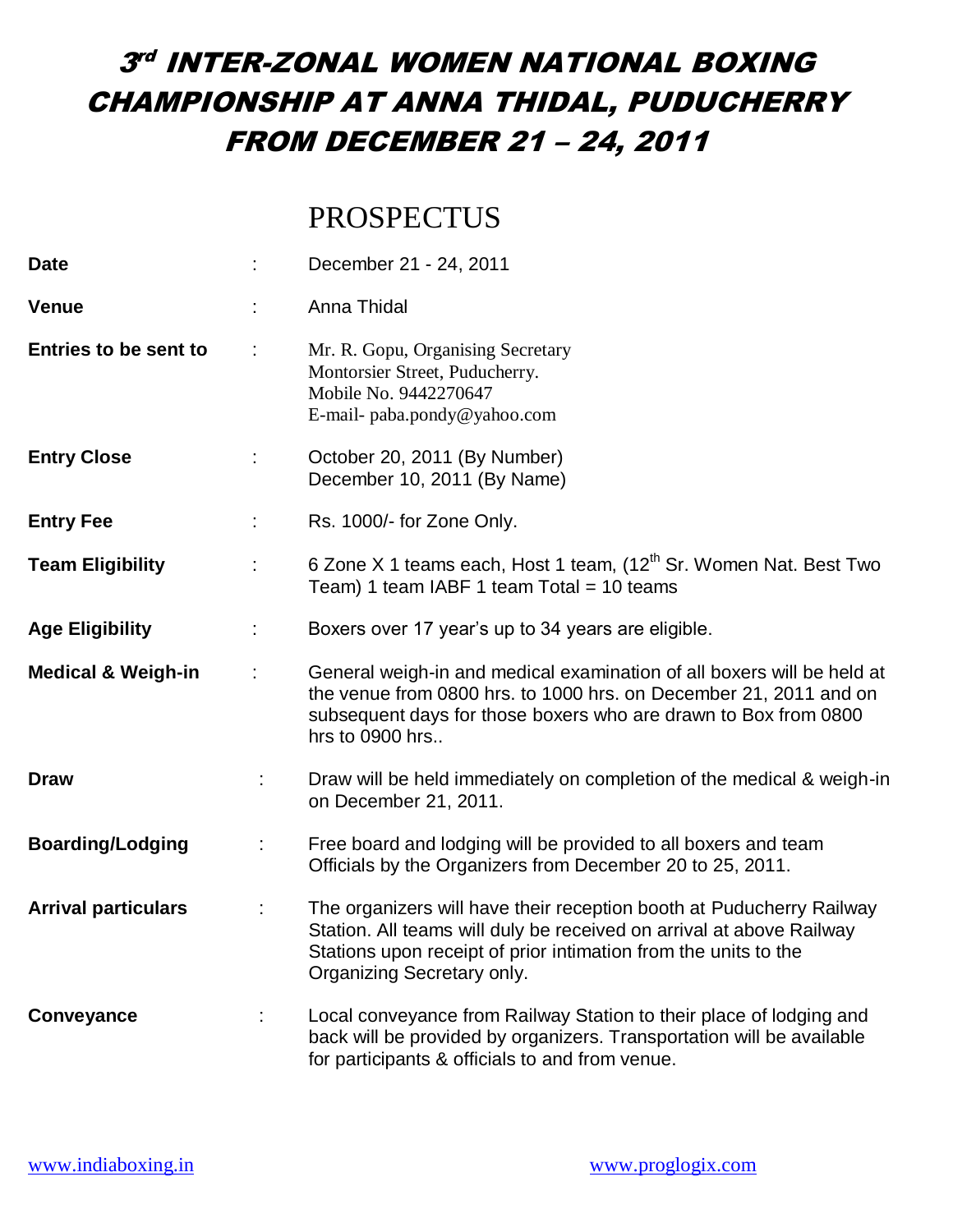### **Important**

- 1. Team officials and boxers are entitled to Railway Concession Orders, which are enclosed.
- 2. The team/officials shall not arrive at venue earlier than the December 20 and shall leave by December 25, 2011.
- 3. Cost of travel of all participants and team officials' up to Puducherry will be borne by the respective units.
- 4. All boxers must possess their own Gum shield.
- 5. Adherence of strict discipline will be observed at the place of boarding/lodging and at the venue. Any breach of discipline will result in withdrawal of boarding and lodging arrangements, followed by disciplinary action.
- 6. The championship will be conducted as per IBF rules.
- 7. In case of extra member in a team, a charge of Rs. 500/- per day will be levied per head.
- 8. No team will be allowed to participate unless AFFILIATION/ENTRY FEES are paid to IBF.
- 9. Boxers who are already registered with IBF shall carry their Indent Card otherwise they should carry their original Municipality birth certificate and  $5<sup>th</sup>$  or  $8<sup>th</sup>$  or 10<sup>th</sup> Mark sheet for IBF registration purpose.
	- 10. All teams are required to carry two of their flags with them.

Place: New Delhi

Dated: August 30, 2011 (BRIG P. K. MURALIDHARAN RAJA) Secretary General, IBF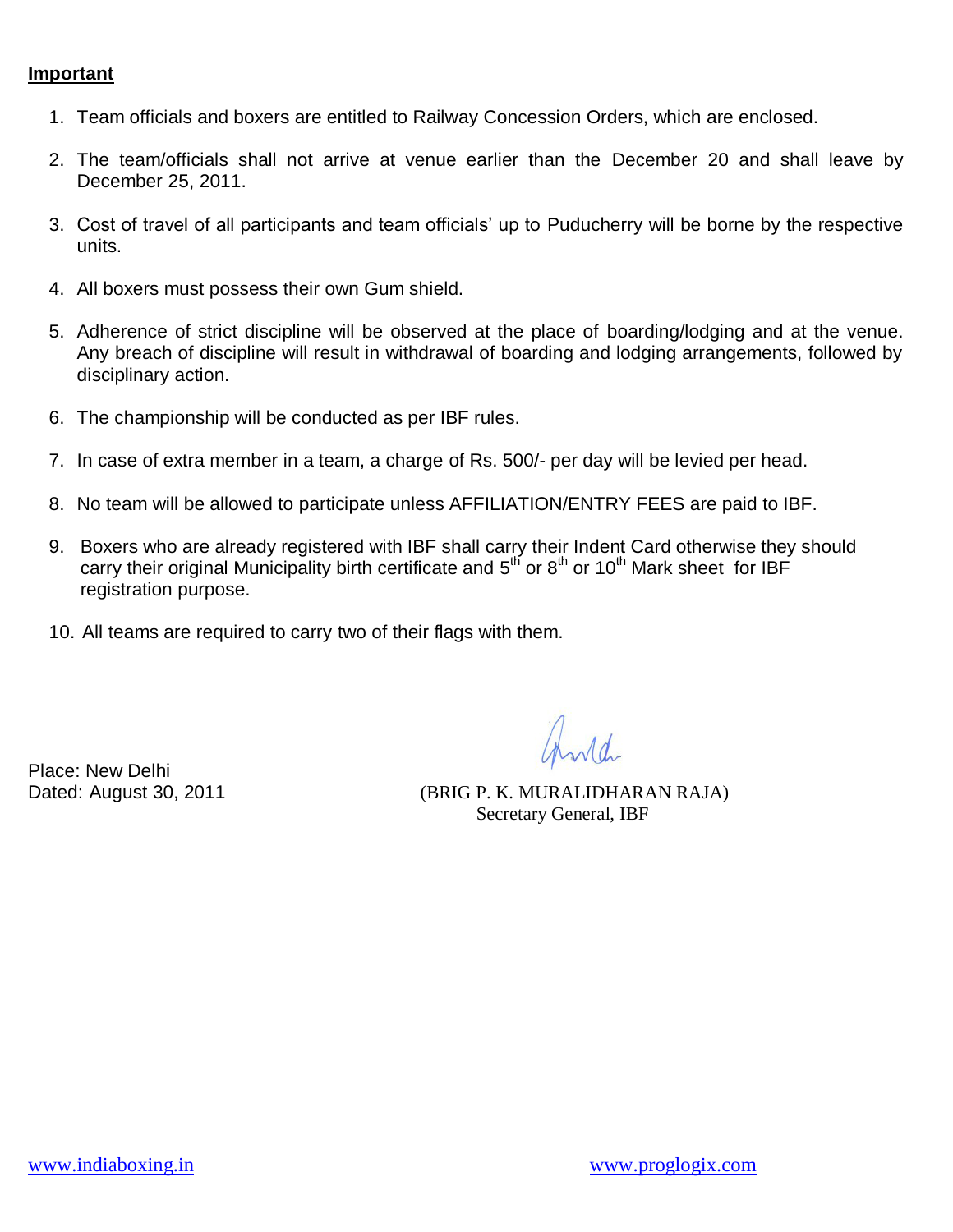**ENTRY BY NUMBER** 

ASSOCIATION/BOARD -----------------------------------------------------------------------------------

NUMBER OF BOXERS PARTICIPATING-------------------------------------------------------------------

NUMBER OF OFFICIALS PARTICIPATING----------------------------------------------------------------

PRESIDENT/SECRETARY ASSOCIATION/BOARD

Please return this form to the Organizing Secretary, 3<sup>rd</sup> Inter-zonal Women National Boxing Championship- 2011 NOTE LATER THAN October 20, 2011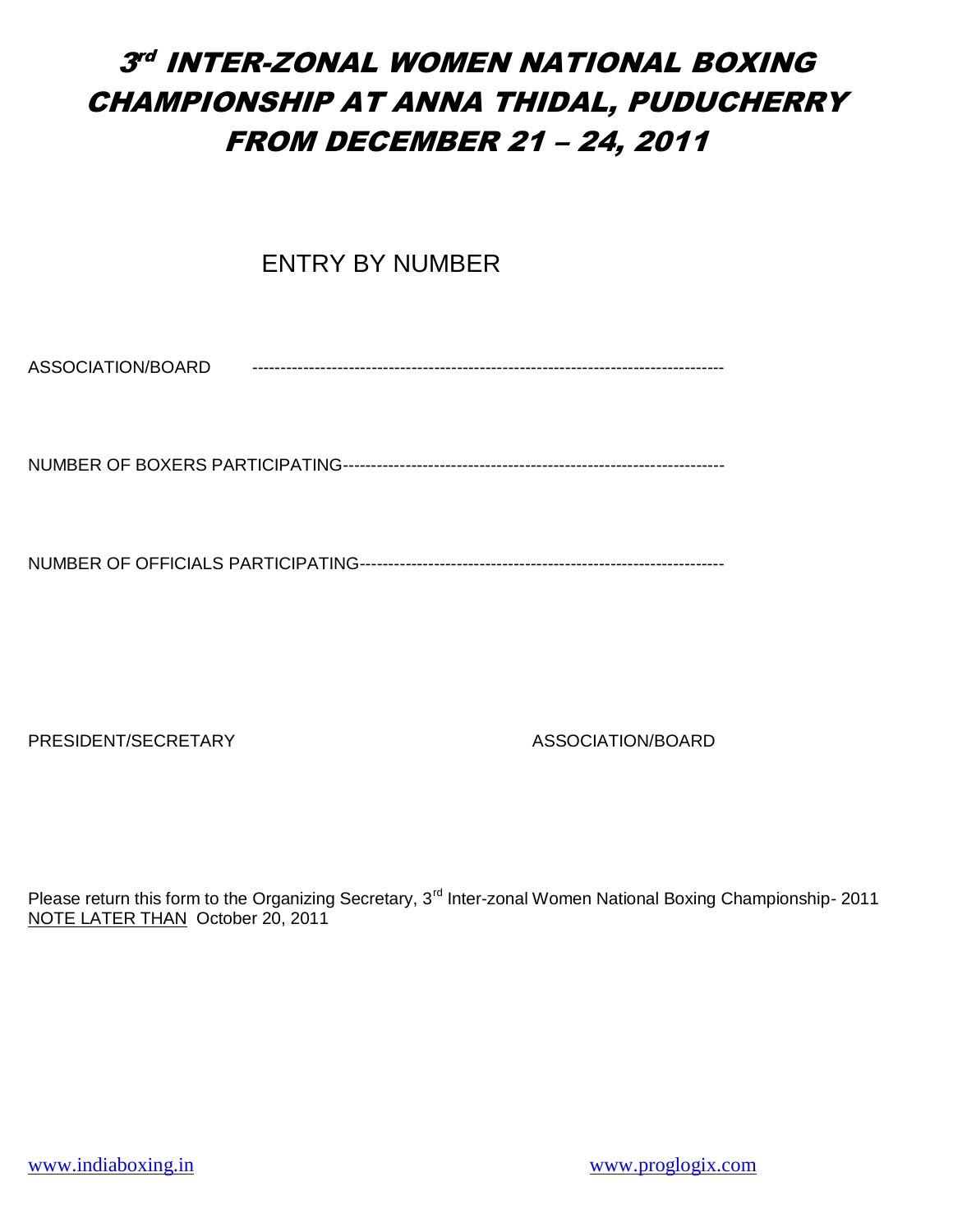**ENTRY BY NAME ZONAL / STATE ----------------------------------------**

| <b>Registration</b>  | Weight    | <b>Name of Boxer</b> | (Capital letter) | <b>Father's Name</b> | Date of birth |
|----------------------|-----------|----------------------|------------------|----------------------|---------------|
| No.                  | Category  |                      |                  |                      |               |
|                      | $45 - 48$ |                      |                  |                      |               |
|                      | Kg        |                      |                  |                      |               |
|                      | 51 Kg     |                      |                  |                      |               |
|                      | 54 Kg     |                      |                  |                      |               |
|                      | 57 Kg     |                      |                  |                      |               |
|                      | 60 Kg     |                      |                  |                      |               |
|                      | 64 Kg     |                      |                  |                      |               |
|                      | 69 Kg     |                      |                  |                      |               |
|                      | 75 Kg     |                      |                  |                      |               |
|                      | 81 Kg     |                      |                  |                      |               |
|                      | $+81$ Kg  |                      |                  |                      |               |
| Name of Team Coach   |           |                      |                  |                      |               |
| Name of Team Manager |           |                      |                  |                      |               |
| Jury Member and R/J  |           |                      |                  |                      |               |

PRESIDENT/SECRETARY ASSOCIATION/BOARD

Please return this form to the Organizing Secretary, 3<sup>rd</sup> Inter-zonal Women National Boxing Championship- 2011 NOTE LATER THAN December 10, 2011